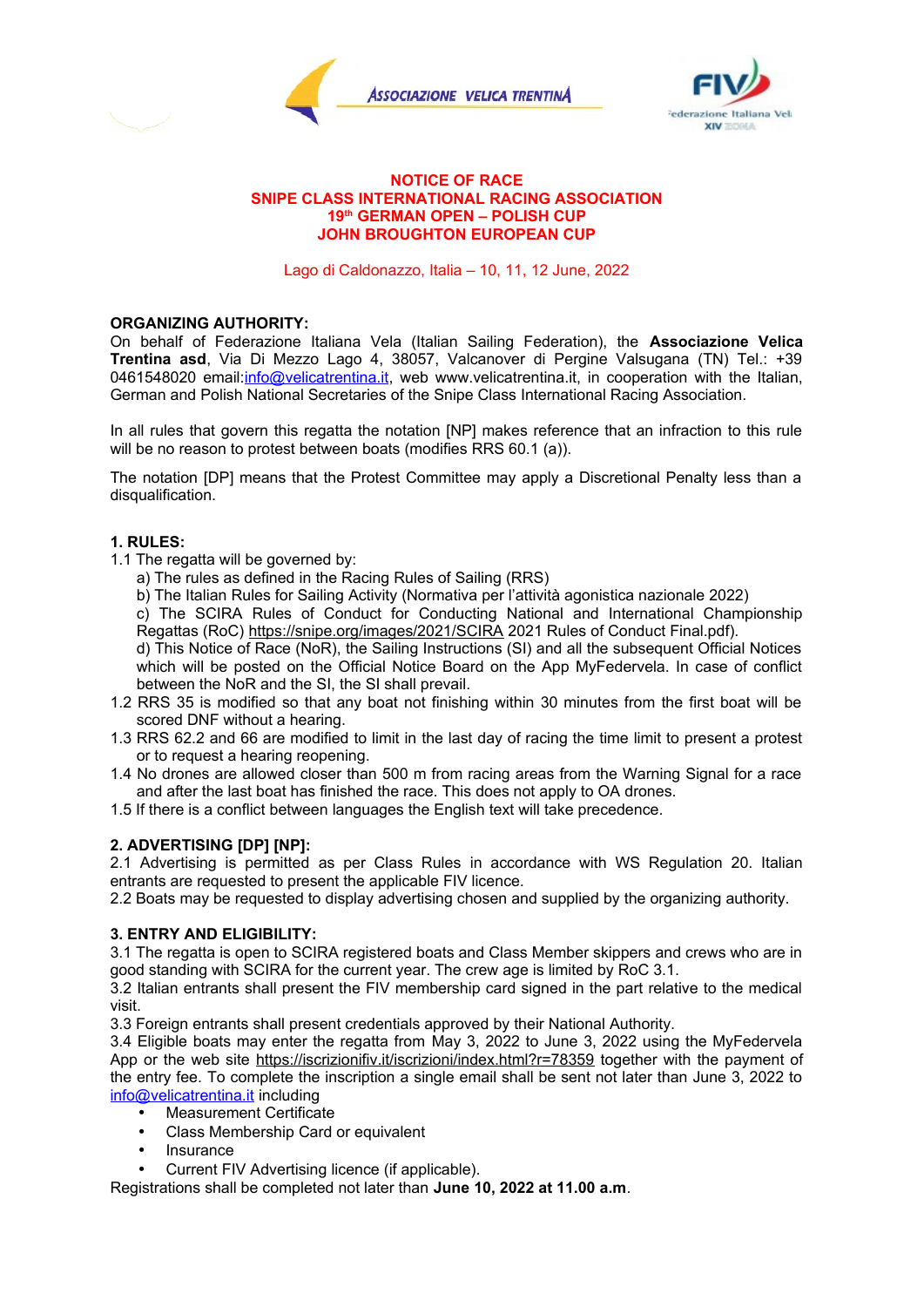



3.5 The entry fee is **€130,00** and includes racing and events.

3.6 The entry fee for Junior crews is **€ 40,00**.

3.7 Late entries (after June 3, 2022 but until June 10 – 2022 at 11.00hrs) will be increased to €165,00 for senior crews and €50 for junior crews.

3.7 The entry fees specified in 3.5 and 3.6 shall be paid by bank wire to BNL – Banca Nazionale del Lavoro-*IBAN:* **IT23R0100501800000000004579** foreign entrants: BNL swift/bic: BNLIITRR) or by payment card at the Race Office.

## **4. SCHEDULE**

**GERMAN OPEN – POLISH OPEN - EUROPEAN CUP**

4.1 Registration: June 10, 2022, from 8.30 to 11.30.

- 4.2 Opening ceremony: June 10, 2022, at 12.00.
- 4.3 Skippers' Meeting: June 10, 2022, at 13.30
- 4.4 Races: June 10: the scheduled warning signal for the first race is at 14.25.

June 11: the scheduled warning signal for the first race is at 13.55.

June 12: the scheduled warning signal will be posted not later than 19.00 hrs on June 11, 2022.

4.5 The regatta shall consist of 6 races. No more than 2 races shall be sailed per day. 3 races only to recover lost races.

### **On the last day of racing no warning signal shall be made after 16.30 hrs.**

### **5. MEASUREMENT [NP]:**

5.1 Each boat shall produce a valid Measurement Certificate and is required to properly display the current Class decal. The Measurement Certificate shall be presented at the registration at the Race Office.

5.2 Boats are subject to measurement at any time at the reasonable discretion of the Class Measurer or the Race Committee.

### **6. SAILING INSTRUCTIONS:**

The Sailing Instructions will be available at the registration at the Race Office or on the web site www.velicatrentina.it, section "Regate".

## **7. VENUE.**

Races will be sailed in the waters of Lake Caldonazzo – Pergine (TN) Trentino – ITALY

#### **8. COURSES:**

The courses to be sailed are the SNIPE Class approved courses.

#### **9. SCORING:**

9.1 The low Point Scoring System, RRS Appendix A, will apply.

9.2 When fewer than **4** races have been completed, a boat's series score will be the total of her race scores; when from **4** to **6** races have been completed, a boat's series score will be the total of her race scores excluding her worst race. One race shall constitute the German Open - Polish Open regatta. The John Broughton European Cup Trophy will be awarded if at least 3 races are sailed.

#### **10. SUPPORT BOATS [NP]:**

All Support Persons must be accredited by completing the registration form available at the Race Secretariat declaring:

- the characteristics of the assistance craft;
- the acceptance of the "rules for support personnel and assistance boats" described in the Sailing Instructions, and being equipped with a portable VHF equipment with channels 16 and 71; the lack of the VHF equipment is a reason for refusal of accreditation of the support boat.
- the names of the accompanied competitors.

Accredited Support Persons will be subject to the technical and disciplinary directives of the RC and the Jury who, in the event of an infringement, may act on the basis of RRS 60.3 (d).

In any case, the Organizing Committee reserves the right to revoke, at its sole discretion, the accreditation of boats whose on-board personnel do not have a functioning radio equipment and / or is not adequate to any requests for support and assistance during the races.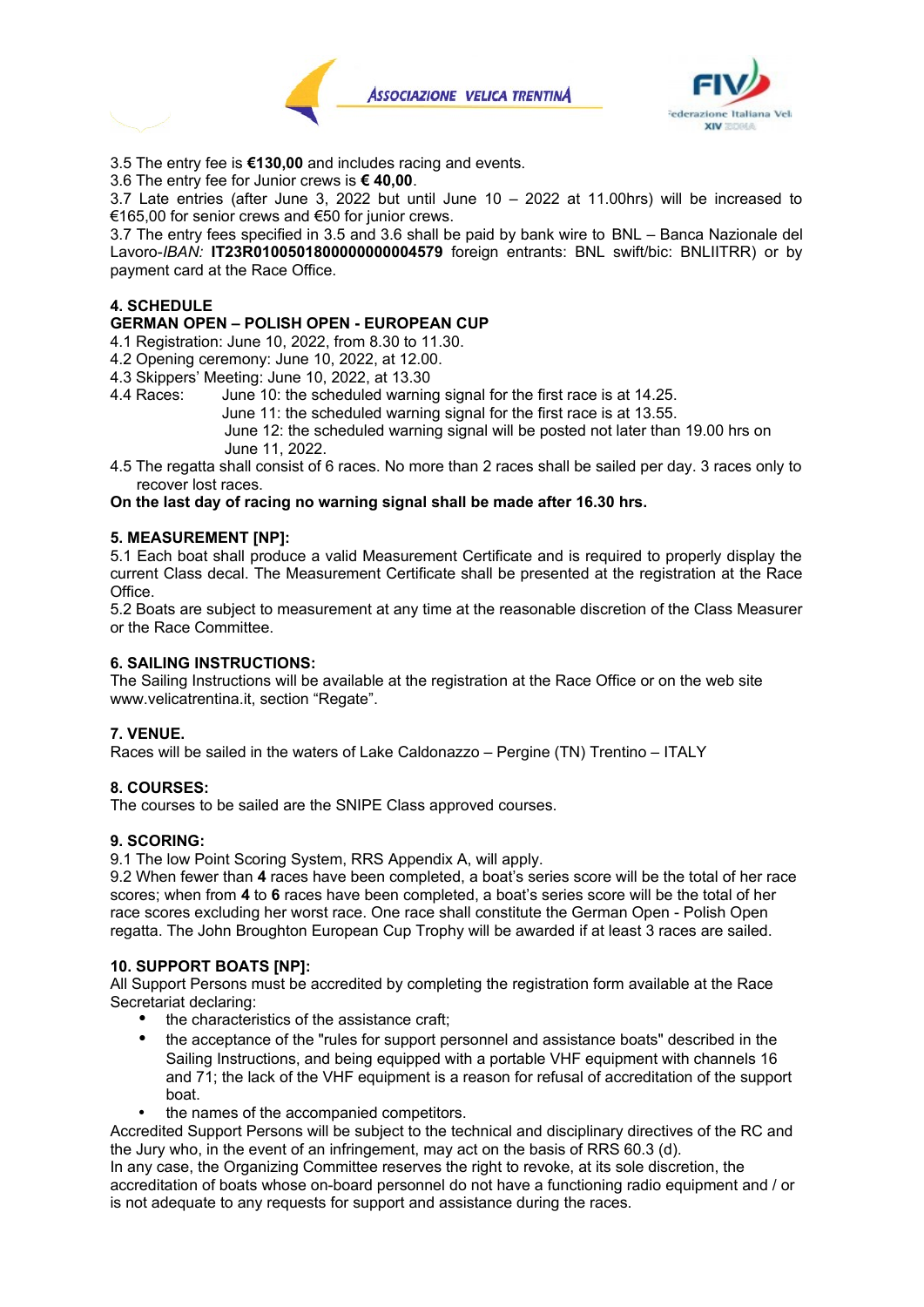



## **11. RADIO COMMUNICATION [DP] [NP]:**

Except in an emergency, a boat that is racing shall not make voice or data transmissions and shall not receive voice or data communication that is not available to all boats. This applies also for mobile phones, tablets, GPS and other electronic devices.

### **12. DISCLAIMER OF LIABILITY**

Competitors participate in the regatta entirely at their own risk. See RRS 3.

The responsibility for a boat's decision to participate in a race or to continue to race is hers alone. By participating in this event each competitor agrees and acknowledges that sailing is a potentially dangerous activity with inherent risks. These risks include strong winds and rough seas, sudden changes in weather, failure of equipment, boat handling errors, poor seamanship by other boats, loss of balance on an unstable platform and fatigue resulting in increased risk of injury. Inherent in the sport of sailing is the risk of permanent, catastrophic injury or death by drowning, trauma, hypothermia or other causes.

The organizing authority, the Race Committee, all volunteers involved and the SCIRA will not accept any liability for material damage or personal injury or death sustained in conjunction with, prior to, during, or after the regatta.

# **13. ENVIRONMENTAL RESPONSIBILITY [DP]:**

Competitors and *support persons* shall not intentionally put trash in the water. This rule applies at all times while afloat. See RRS 47.

### **14. INSURANCE:**

Each participating boat shall be insured with valid third-party liability insurance with a minimum cover of €1.5000,00 per incident or the equivalent. The insurance certificate shall be presented at the registration and shall cover sailing events in Italy.

## **15. RIGHT TO USE OF NAME AND LIKENESS**

By participating in this event, competitors automatically grant to the OA and the event sponsors the right, in perpetuity, to make, use and show, at their discretion, any photography, audio and video recording, and other reproductions of them made at the venue or on the water from the time of their arrival at the venue, until their final departure, without compensation.

## **16. PRIZES**

Prizes will be awarded to:

- the first three boats of the final standing
- the first three German boats
- the first three Polish boats
- the John Broughton European Cup Trophy will be awarded to the first boat of the final overall standing.

#### **17. SCIRA REPRESENTATIVE**

The SCIRA representative is the Italian National Secretary Giuseppe D'Orazio or his designee.

## **THE ORGANIZING AUTHORITY**